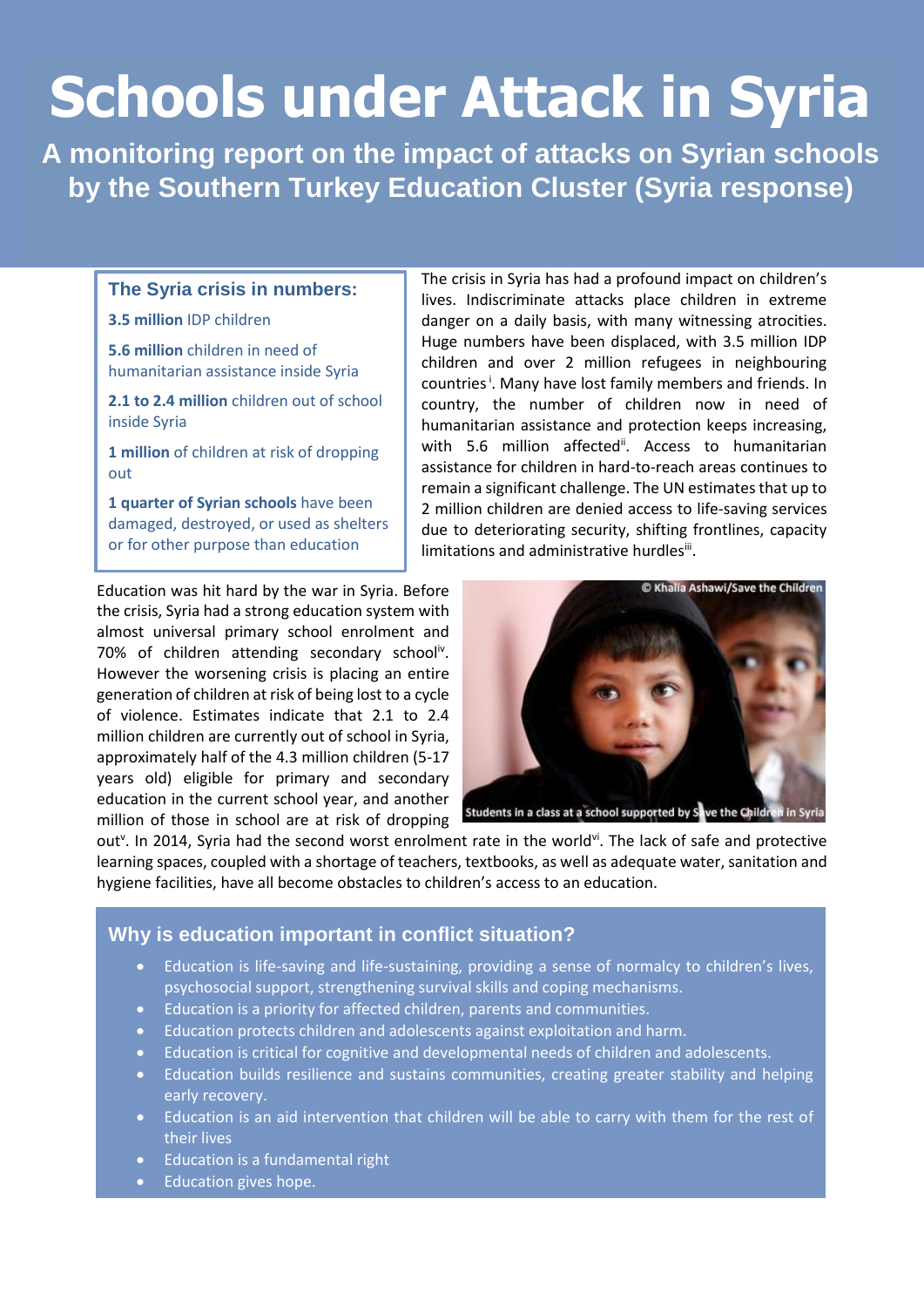## **Attacks on education in Syria**

Students and teachers in countries affected by conflicts face violence every day. Schools should be safe havens where communities can work toward a better future. Instead, in many places, schools and universities have become targets of attacks or are damaged by ongoing fighting.

#### **What is an attack on education?**

Attacks on education are any intentional threat or use of force carried out for political, military, ideological, sectarian, ethnic, religious, or criminal reasons against students, educators, and education institutions.

The occupation or military use of school buildings by armed forces can lead to attacks on education, displace students and teachers, denying students access to education.

*Definition by the [Global Coalition to](http://www.protectingeducation.org/what-attack-education)  [Protection Education from Attack](http://www.protectingeducation.org/what-attack-education) (GCPEA)* 

access to education opportunities.

Syria is one of the most heavily affected



e a school in Northern Svria dest

countries by attacks on education. Attacks on education can take many forms, from attacks on students, teachers or schools buildings, to targeted killings abductions or threats. In Syria, schools are bombed, damaged, looted and destroyed on a regular basis, many places of learning are now deserted as children and teachers flee to safety. Since the conflict began, more than 4,200 schools have been damaged, destroyed, militarized or are currently used as shelters by IDPs according to data gathered by UNICEF<sup>vii</sup>. Between January and December 2014 alone, UNICEF has recorded 80 attacks on schoolsviii. At least 160 children were killed and 343 injured in attacks on schools in 2014 and these numbers are expected to be higher<sup>ix</sup>. Schools have become some of the most dangerous places in Syria, along with markets and hospitals. Not only they are deliberately targeted, but the use of explosive weapons in populated areas results in children being denied

#### *Yet schools are protected from attacks by International Human Rights and Humanitarian Law*

- Attacks on education undermine, prevent, or deter realisation of the fundamental right to education, a right enshrined in key international human rights treaties, including the International Covenant on Economic, Social, and Cultural Rights and the Convention on the Rights of the Child.
- The 4th Geneva Convention related to the Protection of Civilian Persons in Time of War prohibits the targeting of civilian objects, emphasising the importance of schools and hospitals to the civilian population, in particular children.
- Adopted on 9 July 2010 the UN General Assembly resolution on the right to education in emergency situations established an important implementation framework for all States, humanitarian actors and UN agencies. The UN Security Council endorsed the importance of protecting education from attacks through the resolution 1998 adopted in June 2011.
- After a two-year consultation process, the *Guidelines for Protecting Schools and Universities from Military Use during Armed Conflict* were released in December 2014. In Oslo on 29 May 2015, a group of 37 States endorsed the *Safe Schools Declaration* expressing their political support and commitment for the protection of education in armed conflict, including through the implementation of the Guidelines. Additional States have since then endorsed the Declaration.
- Established by the UN Security Council 1612 resolution in 2005, the Monitoring and Reporting Mechanism (MRM) documents the six grave violations against children in armed conflict. The purpose of the MRM is to provide timely and reliable information on these grave violations. The UN Secretary-General (UN SG) lists in his annual reports on children and armed conflict the names of armed forces or armed groups that commit grave violations against children and urged parties involved in armed conflict to develop and implement time-bound action plans to halt these grave violations. The UN Security Council Resolution 1998 in 2011 expanded the violations which 'trigger' the MRM to include attacks on schools and hospitals, calling on the UN SG to list specific parties which engage in attacks on schools and hospitals in his annual reports. In June 2012, the Syrian Government Forces were listed in the UN SG's annual report which triggered the MRM for violations committed by all parties to the conflict in Syria.

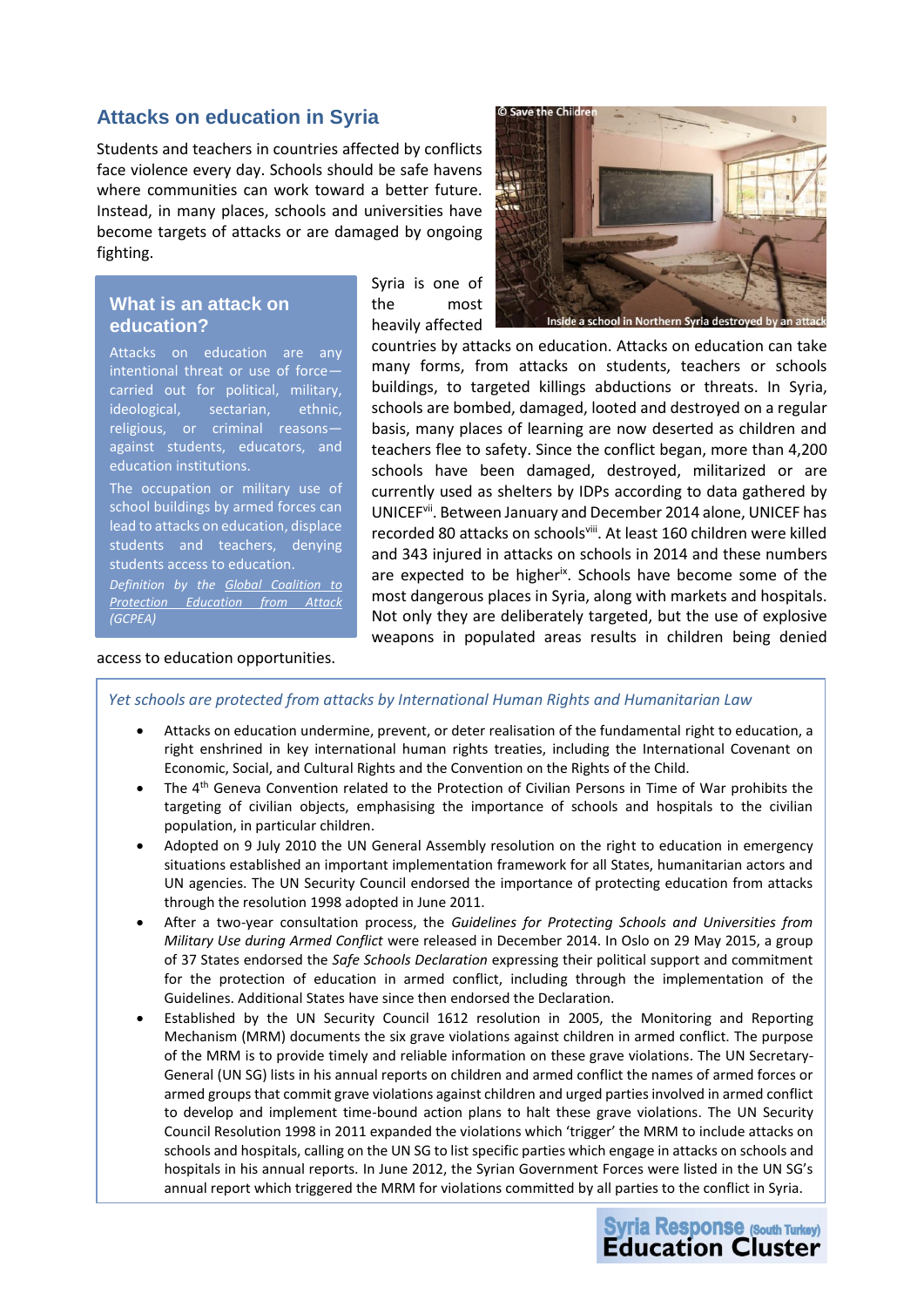## **What impact do have attacks on schools on children and on education?**

A single attack on school can keep hundreds of children out of the classroom. Direct attacks, shelling, shootings within school grounds, armed clashes in the vicinity, all such incidents are becoming commonplace in Syria, forcing closures and displacement, and suspending children's right to an education. While the physical destruction of school buildings and equipment clearly restricts children's access to education, the human cost of such attacks is greater. Even when schools remain open, in the context of such violence many children are too terrified to attend. They may be afraid of walking to school, fearing of being hurt, killed or kidnapped. Parents may also be afraid of sending their children to school. Some children may have to stay at home because loved ones have been injured.

The psychological impact of conflict on boys and girls significantly affects their ability to learn, and is much harder to overcome. Enabling children to continue their education means ensuring that schools are safe spaces where children are protected physically, emotionally and psychologically. "*Access to education is a right that should be sustained for all children, no matter where they live or how difficult the circumstances in which they live. Schools are the only means of stability, structure and routine that the Syrian children*  need more than ever in times of this horrific conflict," said Hanna Singer, UNICEF representative in Syria<sup>x</sup>.

## **Southern Turkey Education Cluster**

Since the onset of the emergency in Syria over four years ago, humanitarian operations have been led from several hubs: country operations within Syria, cross-border assistance from Southern Turkey and Jordan. In September 2014 the Whole of Syria approach was implemented as a result of the UN Security Council Resolution 2165 bringing together these separate operations into one single framework, a common response plan and a supporting coordination structure to increase the overall effectiveness of the response. A Humanitarian Needs Overview (HNO) and Strategic Response Plan (SRP) for 2015 were completed under the Whole of Syria.

Officially activated in February 2015, but active as sector working group since early 2013, the Southern Turkey Education Cluster is co-led by Save the Children and UNICEF. The Cluster has 29 partner organisations, INGOs and Syrian NGOs.



**Timeline Southern Turkey Education Cluster**

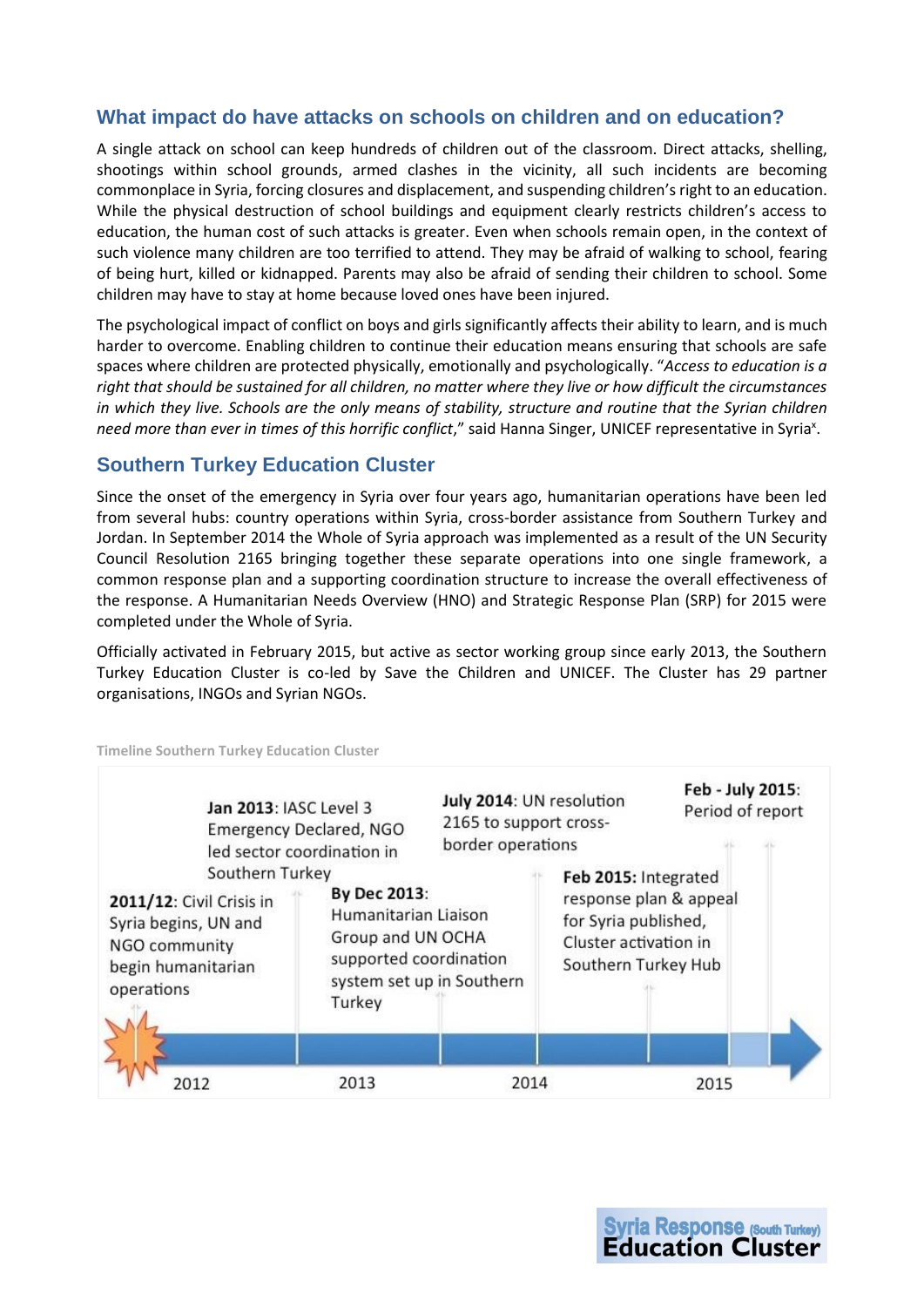# **Taking Action**

The protection of civilians and the denial of children's right to education is a major concern for the Southern Turkey Education Cluster's partners. Effective monitoring, assessment and reporting are crucial for ensuring that governments, UN agencies and NGOs take appropriate prevention and response measures.

#### *Data limitations*

Since February 2015, partner organisations have been reporting to the cluster staff attacks on the schools they are supporting or located in the areas where they are implementing activities. So far they have submitted 11 reports referencing 8 different attacks. The data presented in this report therefor only shows a snapshot of the situation in Syria, it does not provide an exhaustive list of attacks on schools for the first half of 2015. The data provided by the cluster partners was verified through various sources online. The Southern Turkey Education Cluster is in the process of setting a more stringent verification system and follow-up.

**Map: Attacks on schools reported by the Southern Turkey Education Cluster partners (period covered by this report: February-July 2015)**



#### *Disclosure*

The table hereafter includes all information collected by the Southern Turkey Education Cluster's partners on attacks on schools. To protect key informants, the name of the cluster partner' organisations is not revealed. Exact location of the school is also not included in this report to avoid retaliation on the school or on the partner organisations supporting these schools

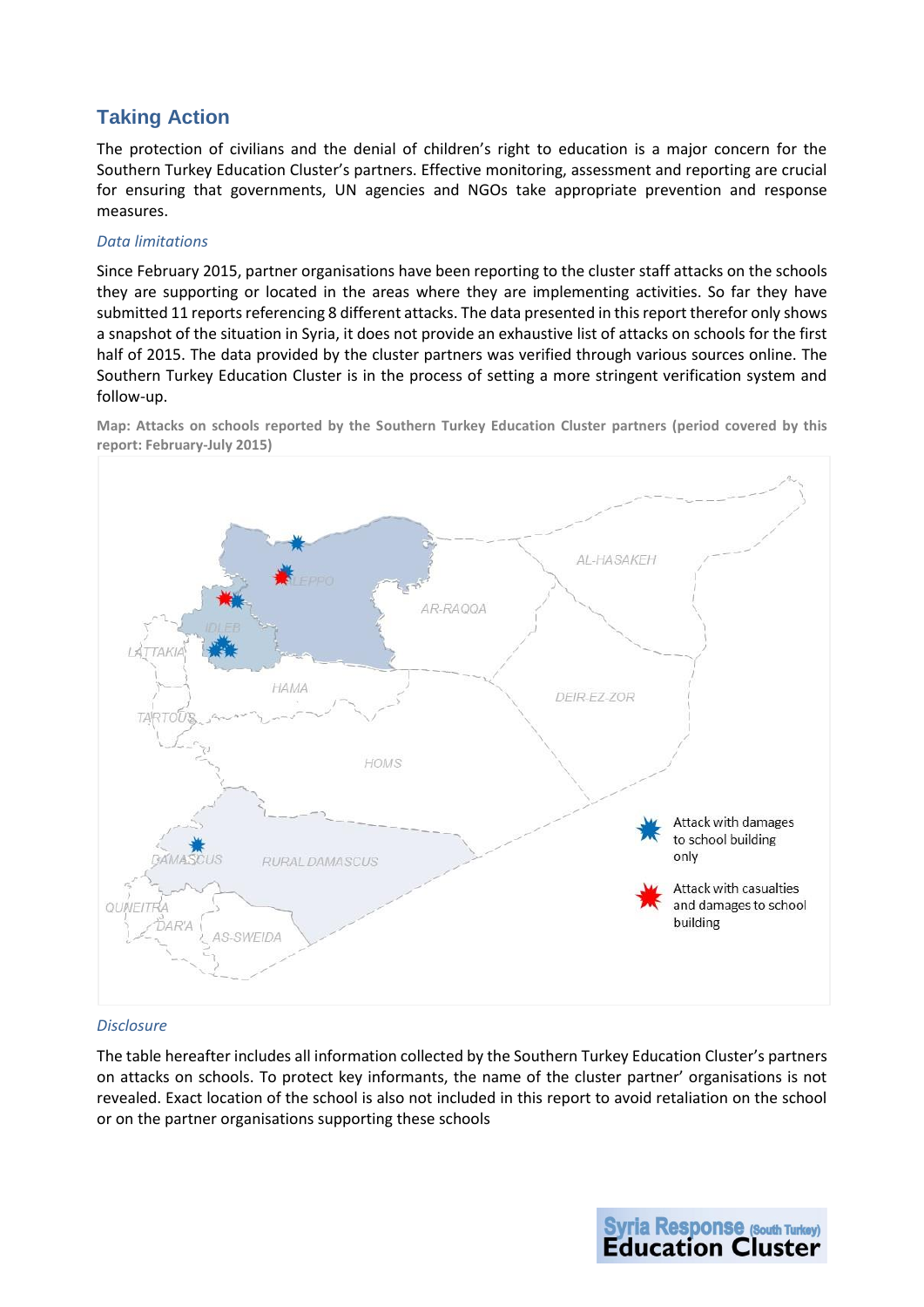**Table: Attacks on schools reported by Education Cluster partners in 2015 (period covered by this report: February - July 2015)**

| <b>Date</b>    | <b>School</b><br><b>location</b><br>(city,<br>governorate) | <b>Impact on education (damages,</b><br>casualties, school interruption)                                                                                                                                                                                                                                                                    |
|----------------|------------------------------------------------------------|---------------------------------------------------------------------------------------------------------------------------------------------------------------------------------------------------------------------------------------------------------------------------------------------------------------------------------------------|
| 16<br>February | Duma city<br>(Rural<br>Damascus)                           | It was Spring break so no<br>children/teachers were injured in the<br>bombardment, but the school was<br>seriously damaged.                                                                                                                                                                                                                 |
| 3 April        | Taftanaz<br>(Idleb)                                        | A shell fired from a jet landed next to<br>the school, seriously damaging the<br>school's front side. No one was injured<br>as the attack took place over the<br>weekend.                                                                                                                                                                   |
| 12 April       | Aleppo<br>(Aleppo)                                         | A shell hit one of the school wall causing<br>severe damages to the building. Figures<br>on the casualties varied according to<br>sources, but at least 1 students, 4<br>teachers were killed, and at least 2<br>students and 5 teachers were injured.                                                                                      |
| 1 June         | Ma'arrat<br>Misrin<br>(Idleb)                              | Air raids affected the entire city,<br>seriously damaging a school and injuring<br>7 students and 2 teachers.                                                                                                                                                                                                                               |
| 1 June         | Kafar Aweed<br>(Idleb)                                     | A barrel bomb exploded in a field 30<br>meters from the school, causing minor<br>damages to the building. No one was<br>injured as the attack took place in the<br>evening. The 300 students were already<br>on summer vacation but the work of<br>teachers preparing for summer class was<br>suspended for 3 days.                         |
| 4 June         | Al-Bara<br>(Idleb)                                         | A barrel bomb exploded just outside the<br>school main entrance, seriously<br>damaging 5 out of the 10 classrooms. No<br>one was injured as there was no one at<br>school at the time of the attack.<br>Students were on vacation, but the work<br>of teachers preparing for summer<br>activities was suspended for a week.                 |
| 15 June        | Old city of<br>Aleppo<br>(Aleppo)                          | A barrel bomb hit the school, destroying<br>two classrooms and causing minor<br>damages to two other classrooms. No<br>one was injured as the attack took place<br>at night. Schooling was suspended for a<br>week, a Child Friendly Space hosted in<br>the building also suspended its activities,<br>to allow the building to be cleaned. |
| 25 June        | Kobane<br>(Aleppo)                                         | ISIS militants occupied a school,<br>previously used as hospital, using its<br>high position to attack civilians.                                                                                                                                                                                                                           |
| 10 July        | Ma`arat al-<br>Nu`man<br>(Idleb)                           | No casualty as no one was present at the<br>time of the aerial bombardment. No<br>further information on damages to the<br>building.                                                                                                                                                                                                        |

.



**Education caught in the crossfire in Aleppo**

On 12 April 2015, approximately 600 hundreds students, dozens of teachers and two administrative staff were at Sa'ad Al Ansari school in Northern Aleppo, when an air strike hit the wall of the school during the last lesson of the day. The shelling destroyed the school wall throwing debris in all direction, inside the school but also in the streets. The attack killed several teachers, students and civilians. Many were injured. The figures varied according to sources

Half of the students were rushed into the school basement for shelter, while the remaining students were split into three groups and led to pre-identified safe points.

Despite the damages to the building, the school's initial reaction was to go ahead with the teaching plan until the end of the semester.

Aleppo has been a key battleground between government forces and armed opposition groups since 2012. The city has been reduced to ruins. Aerial bombardment, rocket and mortar fire take place very day. Both sides, government and rebel forces, have been accused by human rights organisations of using indiscriminate weapons and targeting civilians. Schools are often caught in the crossfire and have sought for safety by moving classrooms into basements or underground bunkers.

Following a series of deadly attacks on schools, on 3 May the Head of the Educational Department of Aleppo city has decided to close all schools and education institutions until the end of the academic year. Final exams have also been cancelled.